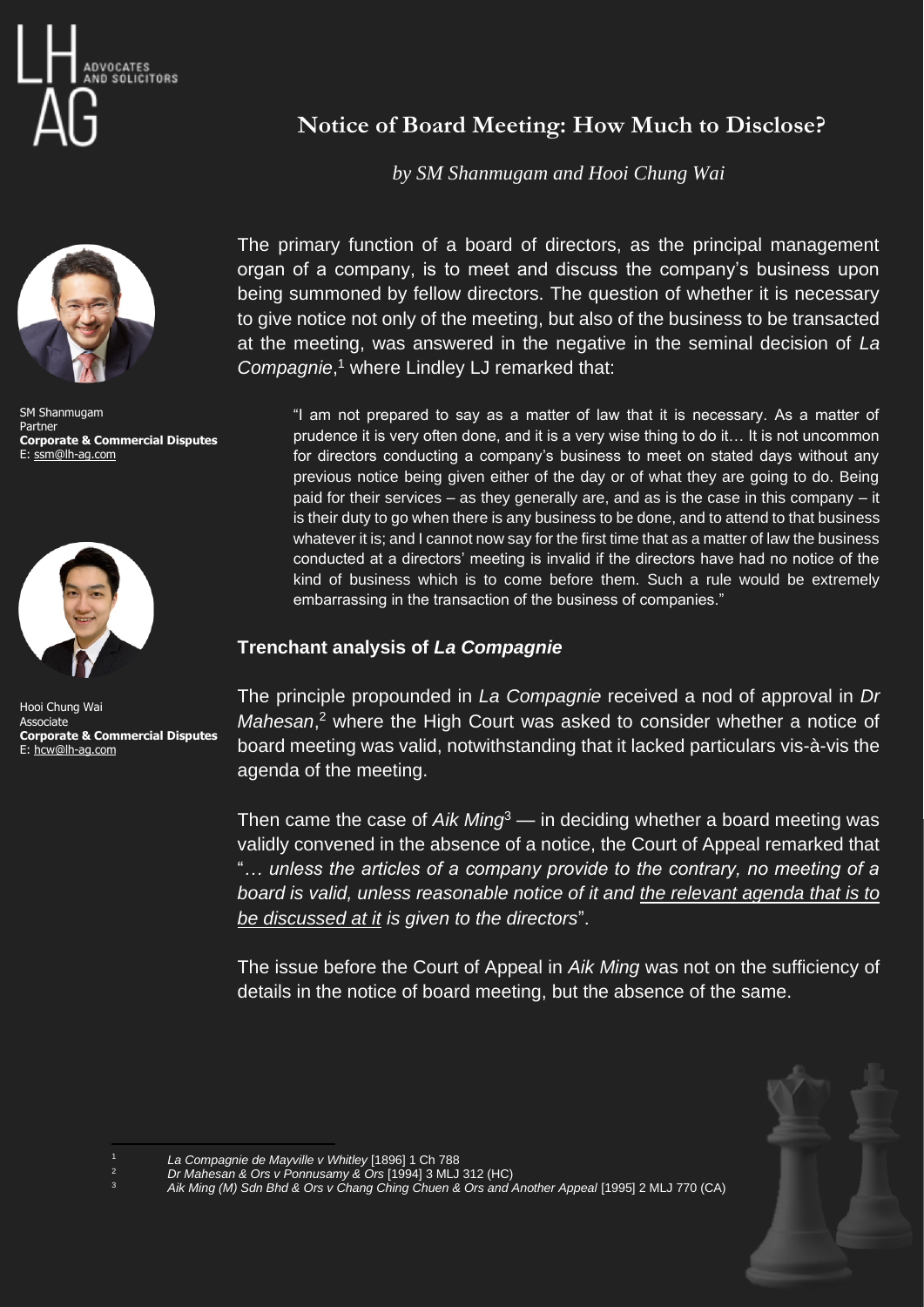

In Lee Nyuk Heng,<sup>4</sup> the plaintiffs did not attend the board meeting as the notice only stated it was to fix a date for the annual general meeting. At the meeting, the fifth defendant was appointed as chairman and the first plaintiff was removed as managing director of the company. The High Court, in following *Aik Ming*, held the notice was invalid as it was a ruse to disarm the plaintiffs of their vigilance against the intentions of the defendants to wrest control of the company.

## *La Compagnie* **revisited**

The High Court recently considered the principle laid down in *La Compagnie*. In *Rozilawati*, <sup>5</sup> an agenda was announced and passed at a board meeting, resulting in the termination of the plaintiff as managing director of the company. The plaintiff then challenged the validity of the board meeting, as the termination of her contract of service was not part of the agenda specified in the notice. The company's constitution is silent on the need for matters to be discussed at the board meeting to be set out in the notice.

In dismissing the plaintiff's action, the High Court held there is no legal requirement for a notice of board meeting to specify the business to be transacted at the meeting, unless expressly provided for in the company's constitution. Such requirement is, at best, a matter of prudent business practice.

The rationale of *Rozilawati* is rooted in practicality as:

- (a) It is common for directors to hold an urgent board meeting to deal with various business exigencies. In such circumstances, it may not be possible for an agenda to be prepared and circulated in advance.
- (b) Oftentimes, the board of directors will, upon deliberation of matters listed for discussion at the board meeting, proceed to also decide and resolve other matters not stated in the notice of board meeting.
- (c) Matters that may be considered of sufficient importance to be listed in a notice of board meeting are subjective and will easily result in disagreements and proliferation of litigation among directors. This will lead to frequent disruptions of the board.



<sup>4</sup> *Lee Nyuk Heng & Anor v Pembangunan Ladang Hassan Sdn Bhd & Ors* [2003] 8 CLJ 237 (HC) <sup>5</sup> *Rozilawati binti Haji Basir v Nationwide Express Holdings Berhad & Ors* [2021] 8 MLJ 243 (HC)